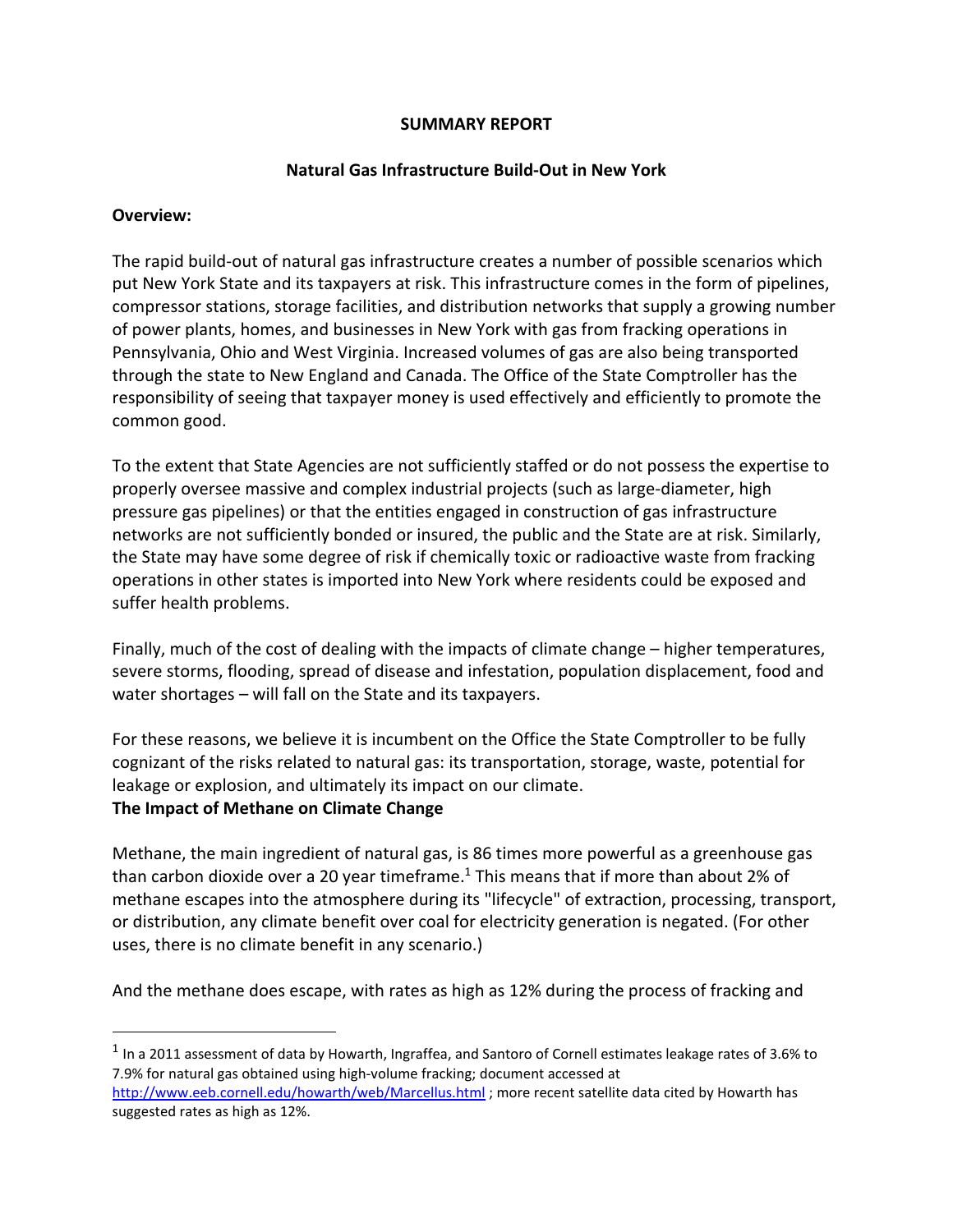transporting gas hundreds of miles. As a driver of climate change, natural gas is actually the "dirtiest" of fossil fuels. New York is now the fourth largest consumer of gas in the country, and its growing use of fracked gas puts both the climate and people at risk.

### **The Impact of Gas Pipelines on Real Estate**

New York has an aging gas pipeline infrastructure system that was laid in sparsely populated areas in the middle of the last century. In the interim, these regions have become more densely populated with homes, schools, hospitals and other community buildings located in close proximity to those pipelines and others which have been constructed more recently. Transmission pipelines built today are also bigger than in the past, some as large as 42 inches in diameter, and they operate at higher pressure.

Pipeline easement agreements govern the rights and obligations of the company laying the pipe. Notably, these easement agreements contain sparse insurance provisions, and the provisions are limited to the actual pipeline contractor, not the pipeline owner.<sup>2</sup> This puts most of the risk on the homeowner, although ironically homeowner's insurance does not cover pipeline explosions. In other areas of the country the existence of a pipeline has dramatically lowered property values. As climate change and pipeline explosions become more a part of the public consciousness, we are seeing a reluctance to live near large, high-pressure pipelines.

The emergency response to the rupture of a high-pressure 42-inch pipeline is necessarily different from that of a lower-pressure gas line less than half that size. Pipeline experts estimate the blast area of a pipeline rupture can be up to 4,000 feet.<sup>3</sup> Nevertheless, emergency response plans are not being adequately updated and personnel are not being properly trained to handle the possibility of a pipeline rupture of this magnitude or scale. **Pipelines and Related Infrastructure Concerns**

Independent pipeline contractors working for gas companies have an incentive to build pipelines and related infrastructure as quickly and cheaply as possible. This puts them in conflict with safety regulations and inspection routines. Reports of cracks and faults on pipelines have increased as the massive build-out of pipelines continues across the northeast. Seven years ago, after a massive pipeline explosion in San Bruno, California, the Pipeline and Hazardous Materials Safety Administration (PHMSA) which has responsibility for ensuring the safety of pipelines, proposed new safety rules, but they have not yet been approved.

Gas transmission pipelines usually require compressor stations every 40-50 miles. The more gas that can be pushed through the pipeline, the more profitable the pipeline becomes. As a result,

 $<sup>2</sup>$  We note that the NYS Comptroller has supported legislation requiring pipeline construction companies to be</sup> properly insured.

<sup>&</sup>lt;sup>3</sup> Public statement of Richard Kuprewicz, former pipeline safety expert for ARCO petroleum, in response to the Federal Energy Regulatory Commission regarding the placement of a natural gas pipeline with 105 feet of critical structures at the Indian Point Energy Facility in Buchannan, New York.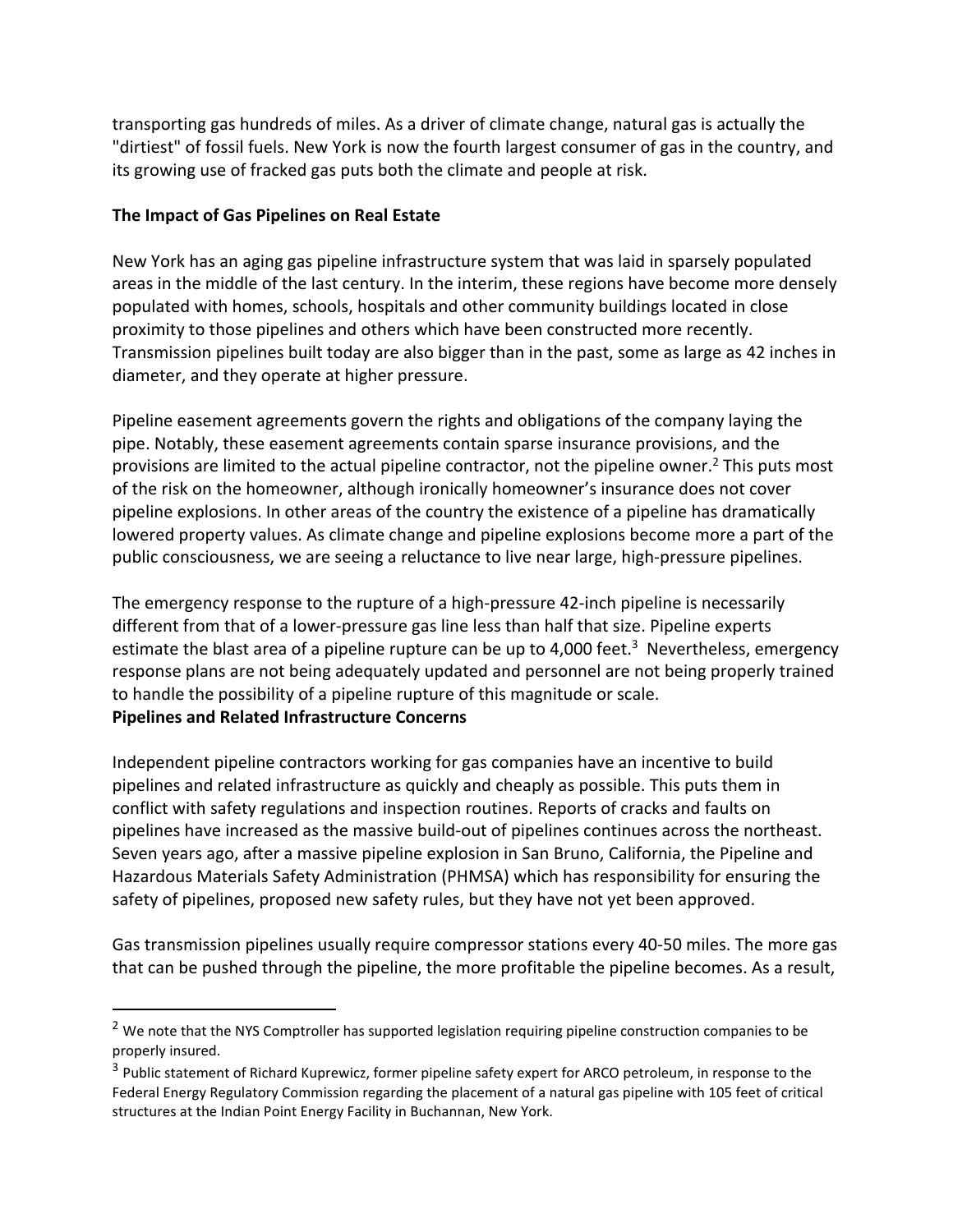newly installed pipelines are typically rated for pressures in excess of 1400 psi compared to previous pipelines with pressures of 400-900 psi. This requires more powerful and polluting compressor station equipment, and significantly increases the impact of any rupture and/or explosion.

Compressor stations within a transmission pipeline are large, noisy industrial facilities capable of continuous operation, and significant sources of air pollution, each producing many thousands of tons of greenhouse gas emissions annually, along with pollutants hazardous to human health. <sup>4</sup> Toxic emissions from compressor stations include benzene and other volatile organic compounds (VOCs), carbon monoxide, nitrogen oxides, and formaldehyde. In addition, as part of regular maintenance or in an emergency, compressor stations conduct "blowdowns" that release large volumes of unburned methane and toxic chemicals directly into the atmosphere.

Other types of gas infrastructure associated with pipelines include valve stations, metering equipment, coolers, glycol dehydrators and heaters, separators, pigging stations, onsite electricity generation, and odorant injection. These are additional sources of emissions that contribute to climate change, expose surrounding communities to pollution, and introduce risks of chemical spills, fumes, fire, and explosion.

To maximize profit, the industry tends to build compressor stations and related infrastructure as quickly, and with as little regulatory oversight, as possible. Although local officials have the authority to enforce local codes, they are typically told that their jurisdiction is preempted by the Federal Energy Regulatory Commission (FERC) or by state permitting processes. Similarly, the Department of Environmental Conservation (DEC) often acts as if it is unable to deny a project or require additional mitigation for impacts if FERC has already granted approval. This is not true. In many cases, measures exist to reduce risk to public health, but those measures are not implemented because the state chooses not to require them.

Monitoring and enforcement occur almost entirely by the "honor" system, whereby the state simply requires facility operators to perform their own tests and submit results. There is little or no verification of emission limits or inspection to determine that permit conditions are being satisfied. Nor does the state verify compliance with safety protocols and emergency preparedness. Because compressor stations and other types of gas infrastructure are exempt from most citing requirements, they are frequently located within or close to communities. Nevertheless, they are clearly industrial operations with industrial-related risks. This represents a significant public concern and potential liability for the State if agencies fail to properly enforce codes, standards or otherwise protect the public health.

<sup>&</sup>lt;sup>4</sup> In New York, many compressor stations also employ outdated technology (such as wet-seals) and lack basic emission controls (such as oxidation catalysts)<sup>4</sup> which could more effectively mitigate pollution. An oxidation catalyst is comparable to a catalytic converter, which has been required standard equipment for automobiles built since the 1970's. Compressor stations produces emissions comparable to hundreds or thousands of automobiles, however many are not equipped with oxidation catalysts. Some stations also use very large reciprocating engines for compression which are inefficient, notoriously leaky, and extremely loud.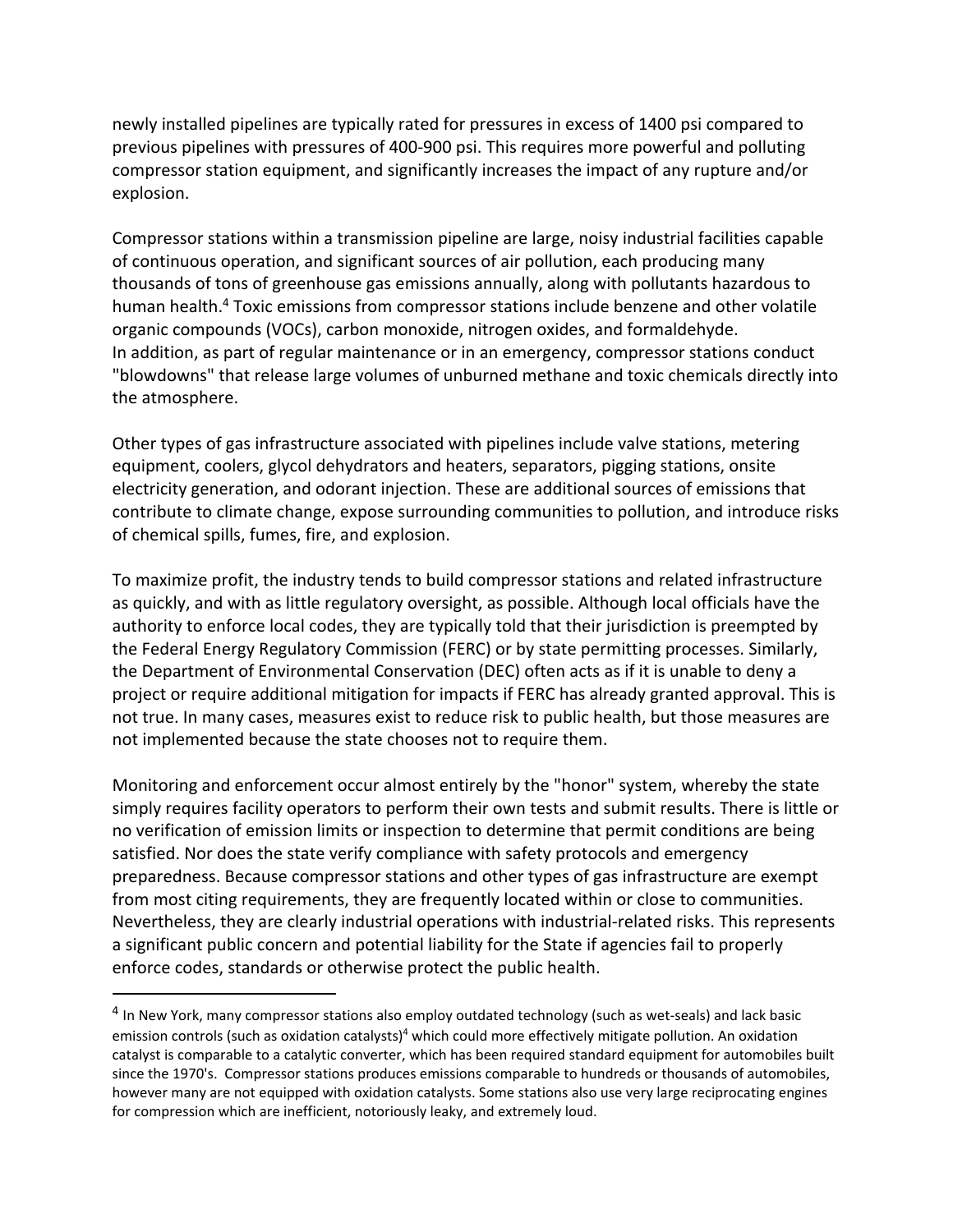# **Mobile transport of natural gas**

New York's dependence on gas has not only resulted in more pipelines, but also a proliferation of natural gas transported overland by truck. These vehicles, which carry explosive compressed natural gas (CNG) or liquefied natural gas (LNG), are a growing danger on roads and in communities throughout New York, posing a new liability to the public and state.

# CNG

The gas industry is presently developing a network of CNG distribution hubs throughout New York, consisting of large fueling stations, each attached to a main transmission pipeline or storage facility, from which gas is transferred to fleets of large trailer trucks and then delivered to various locations within a service region. Each trailer truck can carry up to 12 tons of CNG in tanks under very high pressure, up to 3600 psi — nearly three times the pressure of a modern high-pressure pipeline. Because customers are located in remote areas without municipal gas, the roads traversed by these vehicles are often narrow and winding. The potential for accidents and resulting catastrophe is significant.

An emerging new threat is that CNG fleets are also being used as a "virtual pipeline" for transferring large volumes of gas to main transmission pipelines.<sup>5</sup> Instead of just serving enduse customers, facilities like the Manheim CNG fueling station in Herkimer County are being used—without any federal or state oversight— to inject gas into upstate pipelines that has been trucked over a hundred miles from Pennsylvania. According to observers, many of these massive CNG trucks drive on winding roads in excess of posted speed limits in a rush to make their daily delivery. This is a serious regulatory problem.

# LNG

Liquefied Natural Gas (LNG) can also be transported by truck, but operates very differently. Instead of achieving density by pressurization, LNG is contained by maintaining methane within insulated tanks at an extremely low cryogenic temperature of -162 degrees Celsius (-260 degrees Fahrenheit). This is the temperature at which methane is a "boiling" liquid. LNG tanks are transported by truck to locations where the gas is used or to a fueling station for trucks or large vehicles which burn LNG for fuel.

<sup>5</sup> An example of this is the Manheim CNG facility in Herkimer County. In 2014, the Public Service Commission (PSC) and town of Manheim authorized development of a CNG distribution facility for the specific purpose of filling 8 to 45 trailer trucks daily with gas *from* the Iroquois Pipeline. However today the facility is being used to inject 50,000 DTh/day of gas *into* the Iroquois Pipeline from trucks that drive 133 miles from Forest Lake, Pennsylvania. According to Iroquois documentation, an average of 143 trucks, each carrying 350 DTh of gas, enter and leave the site every day. This daily convoy forms a "virtual pipeline" through Broome, Otsego, and Herkimer counties.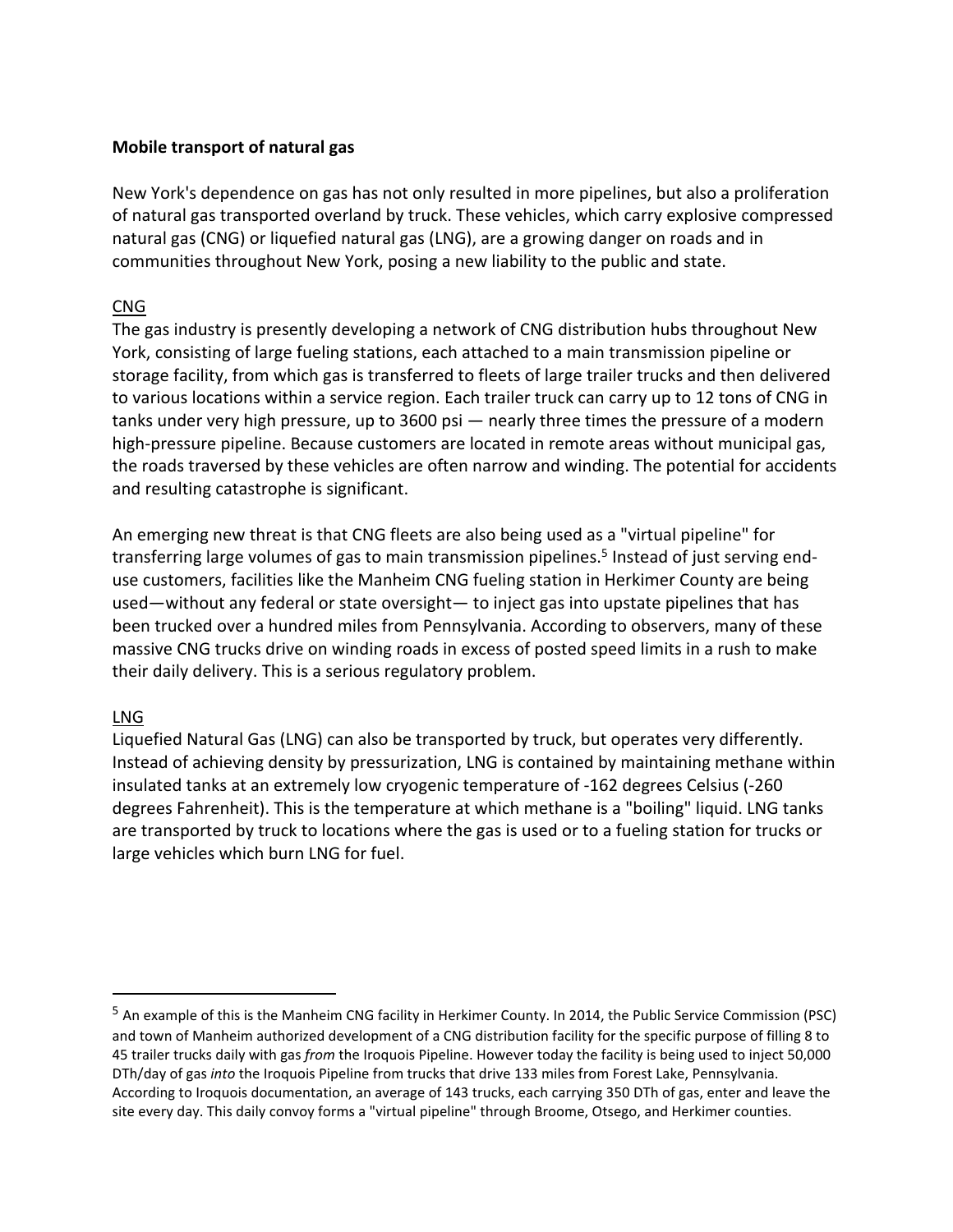After an LNG storage facility exploded on Staten Island killing 40 people, new LNG facilities were banned within New York State. In 2015, the State loosened its ban on LNG to allow storage of LNG in tanks that are 70,000 gallons or less.<sup>6</sup>

LNG is an inherently leaky storage method since evaporating methane is typically allowed to vent from tanks to keep the remaining LNG at a constant -162 degrees. If a rupture occurs, LNG expands very rapidly and becomes explosive. It also destroys flesh on contact, so it must be handled with extreme care. These vehicles and facilities create additional risk and liability.

### **Underground Natural Gas Storage**

The formation of Stagecoach Gas Services in 2016 by Con Edison represents a major commitment to expanded storage in the state. New York State has nearly one thousand underground storage facilities, the third most of any state. This is a significant concern.<sup>7</sup>

Last year, the Obama administration produced a set of recommendations for improving safety and preventing leakage at storage facilities.<sup>8</sup> New York has not performed a comprehensive evaluation of greenhouse gas emissions from the state's storage facilities, nor have the risks and liabilities associated with these facilities been evaluated. It would be wise for New York to investigate this latent threat and take appropriate measures before an accident occurs.

### **Gas-Fired Power Plants**

Although accounting for less than half of New York's total consumption of natural gas, power plants are by far the biggest individual users of natural gas and emitters of hazardous pollutants. Even when equipped with the latest emission control technology, pollutants from these plants are at least an order of magnitude higher than compressor stations because of their sheer size.<sup>9</sup>

 $6$  This roughly corresponds to the maximum size of a metallic LNG tank which can be transported by vehicle. (Larger LNG tanks are typically reinforced concrete structures manufactured on site.)

 $^7$  California's recent gas storage leak at Aliso Canyon was the worst documented methane disaster in U.S. history, lasting nearly four months, spewing over 100,000 metric tons of methane into the atmosphere, causing extensive public health impacts, and resulting in the evacuation of thousands. Until then, few people were aware of this risk which extends across a vast network of underground storage wells across the country. Most of those storage facilities are actually located in the northeast.

<sup>8</sup> Ensuring Safe and Reliable Underground Natural Gas Storage—Final Report of the Interagency Task Force on Natural Gas Storage Safety. October 2016; accessed at

https://www.energy.gov/sites/prod/files/2016/10/f33/Ensuring%20Safe%20and%20Reliable%20Underground%20 Natural%20Gas%20Storage%20-%20Final%20Report.pdf

<sup>&</sup>lt;sup>9</sup> For example, the 650MW CPV power plant presently under construction in Wawayanda, NY is projected to have pollutant concentrations up to ten times that of the Minisink compressor station, both of which would receive gas from the Millennium Pipeline. Another large gas-fired power plant slated for development is the 1100MW Cricket Valley facility in Dover, which would receive gas from the Iroquois Pipeline.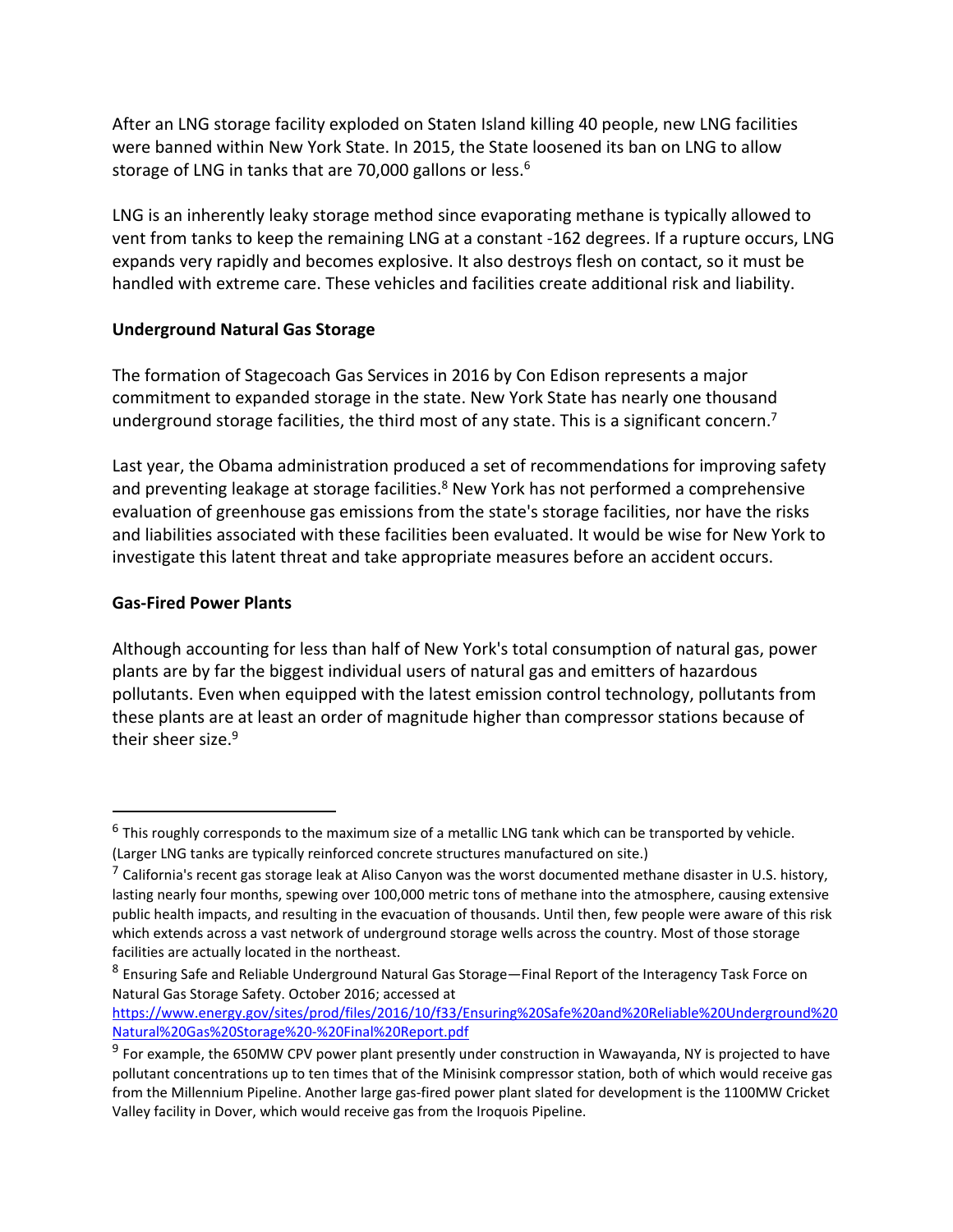In addition to building large gas-fired power plants, the State is also currently promoting the development of Distributed Energy Resources (DER), which consist of smaller electricity generators intended for local micro-grid applications. Distributed generation in the form of renewables— such as wind and solar—is beneficial, but distributed fossil fuel generation is not.10

Ignoring the lifecycle impacts of methane, NYSERDA incorrectly credits New York for having reduced greenhouse gas emissions by replacing coal with natural gas for electricity generation. Furthermore, since coal has now basically no longer a factor in New York, any new gas-fired power plant will clearly result in *additional* greenhouse gas emissions and set the state backwards in the fight against climate change.

# **Fracking Waste**

The term "fracking waste" covers a wide array of materials, including drill cuttings, sludge, flowback fluid, produced water (fracking brine) and construction materials required for building and dismantling the fracking site itself. For its part, the DEC denies that toxic fracking waste is being imported into the State, although waste from Pennsylvania fracking sites *is* being dumped in landfills in New York (the DEC has issued permits for such dumping). However, neither the DEC nor any other state agency conducts any testing to determine the origin or content of those materials.

Dumping is not the only problem. Billions of gallons of wastewater from fracking operations are being imported into New York State to be used for de-icing and dust control on roads in counties where the DEC has issued a Beneficial Use Determination ("BUD"). This "brine" contains chemicals used in the fracking process as well as radioactive material pulled from underground.

Although most of the chemicals found in fracking waste clearly meet the criteria for hazardous waste, they are specifically exempted from regulation under current NY DEC rules. A current proposal to overhaul sections of the DEC's regulations on solid waste leaves this exemption (Section 6NYCRR Part 370) in place. As a result, fracking waste will continue to enjoy this regulatory "loophole" and be treated as regular construction debris or given BUD's by the DEC until or unless legislation is adopted.

Exposure to chemicals typically used in the fracking process include known carcinogens,<sup>11</sup>

 $10$  The emissions associated with these smaller gas-fired generators are essentially identical to compressor stations. In fact they typically use the very same turbines. Since they are often not combined-cycle, these smaller facilities also tend to be less efficient. There is a significant danger that New York's much-touted emerging network of "distributed generation" will take the form of numerous local gas-fired power plants delivering greenhouse gas emissions and pollutants into the atmosphere within communities across the state.

<sup>&</sup>lt;sup>11</sup> "Toxic Stew: What's In Fracking Wastewater" from Environmental Working Group. Accessed at http://www.ewg.org/research/toxic-stew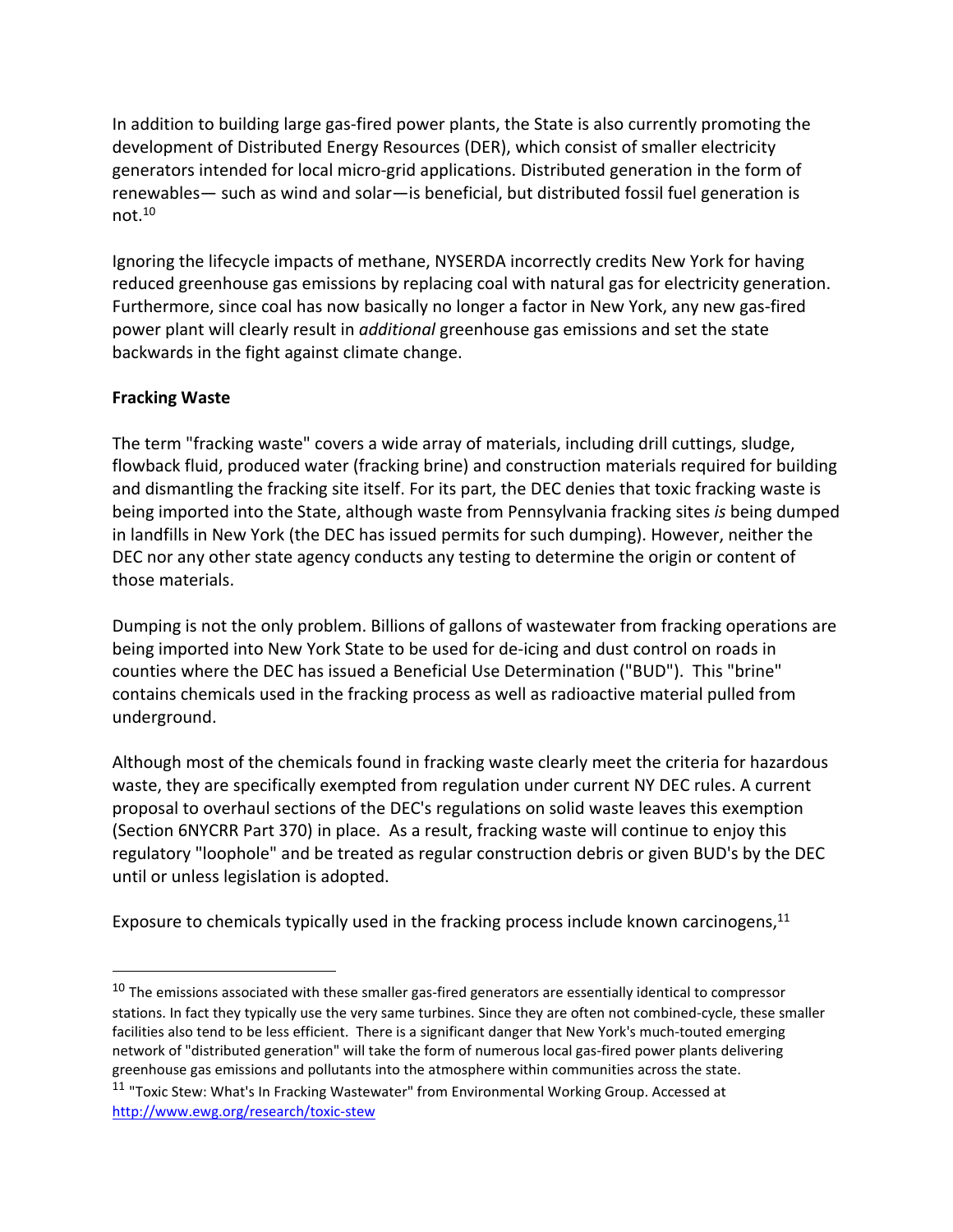neurotoxins, endocrine disruptors<sup>12</sup> and other chemically toxic or radioactive materials known to negatively impact human health and development.<sup>13</sup> Industry "trade secrets" and gag orders on physicians who treat workers suffering exposure prevent the public from knowing exactly what chemicals are being used at any particular fracking site.

This failure to properly classify toxic chemicals as "hazardous" puts the State at risk from litigation in the event residents of areas near dumping sites or downstream from polluted water suffer health impacts from the chemicals in fracking waste and bring legal charges against the State.

# **Social Cost of Carbon**

A useful tool to quantify the financial liabilities of climate change is the Social Cost of Carbon (SCC). As described by an interagency working group created under the Obama administration, the social cost of carbon represents *"the monetized damages associated with an incremental increase in carbon emissions in a given year. It is intended to include (but is not limited to) changes in net agricultural productivity, human health, property damages from increased flood risk, and the value of ecosystem services due to climate change."* <sup>14</sup>

The social cost of carbon can vary widely depending on the various models used, consideration of risk, and discount rate. It also increases over time as emissions cause climate change to put greater stress on physical and economic systems. A commonly cited value for the social cost of carbon today is \$36 per metric ton of CO2. However, many climate researchers have determined it to be much higher, citing rates that are upwards of \$200 per metric ton.<sup>15</sup>

By quantifying the externalized costs to society of fracked gas, it is possible to make appropriate decisions about investments in renewable energy, efficiency, and other actions to avoid the worst impacts of climate change.

<sup>&</sup>lt;sup>12</sup> Duke University Study accessed at http://www.sciencedirect.com/science/article/pii/S0048969716305356

 $13$  In an analysis of more than 1,000 chemicals in fluids used in and created by hydraulic fracturing (fracking), Yale School of Public Health researchers found that many of the substances have been linked to reproductive and developmental health problems, and the majority had undetermined toxicity due to insufficient information. <sup>14</sup> Technical Support Document: Technical Update of the Social Cost of Carbon for Regulatory Impact Analysis Under Executive Order 12866, Interagency Working Group on Social Cost of Greenhouse Gases, August 2016; accessed at https://www.epa.gov/sites/production/files/2016-12/documents/sc\_co2\_tsd\_august\_2016.pdf

<sup>&</sup>lt;sup>15</sup> New York consumed approximately 1360 billion cubic feet of natural gas in 2015, which produced approximately 74.4 million metric tons of CO2. Assuming a mean leakage rate of 5.8% results in a total greenhouse gas impact of about 210 million metric tons of CO2e (carbon dioxide equivalents). If a conservative value of \$36 for the social cost of carbon is applied, this means that New York's use of fracked gas in 2015 cost society over \$7.5 billion in negative impacts—a number that will rise each year as the incremental social cost of carbon grows and if the New York continues on its current trend of increased dependency on gas. For higher discount rates and higher levels of methane leakage, the total cost over 20 years could approach a trillion dollars.